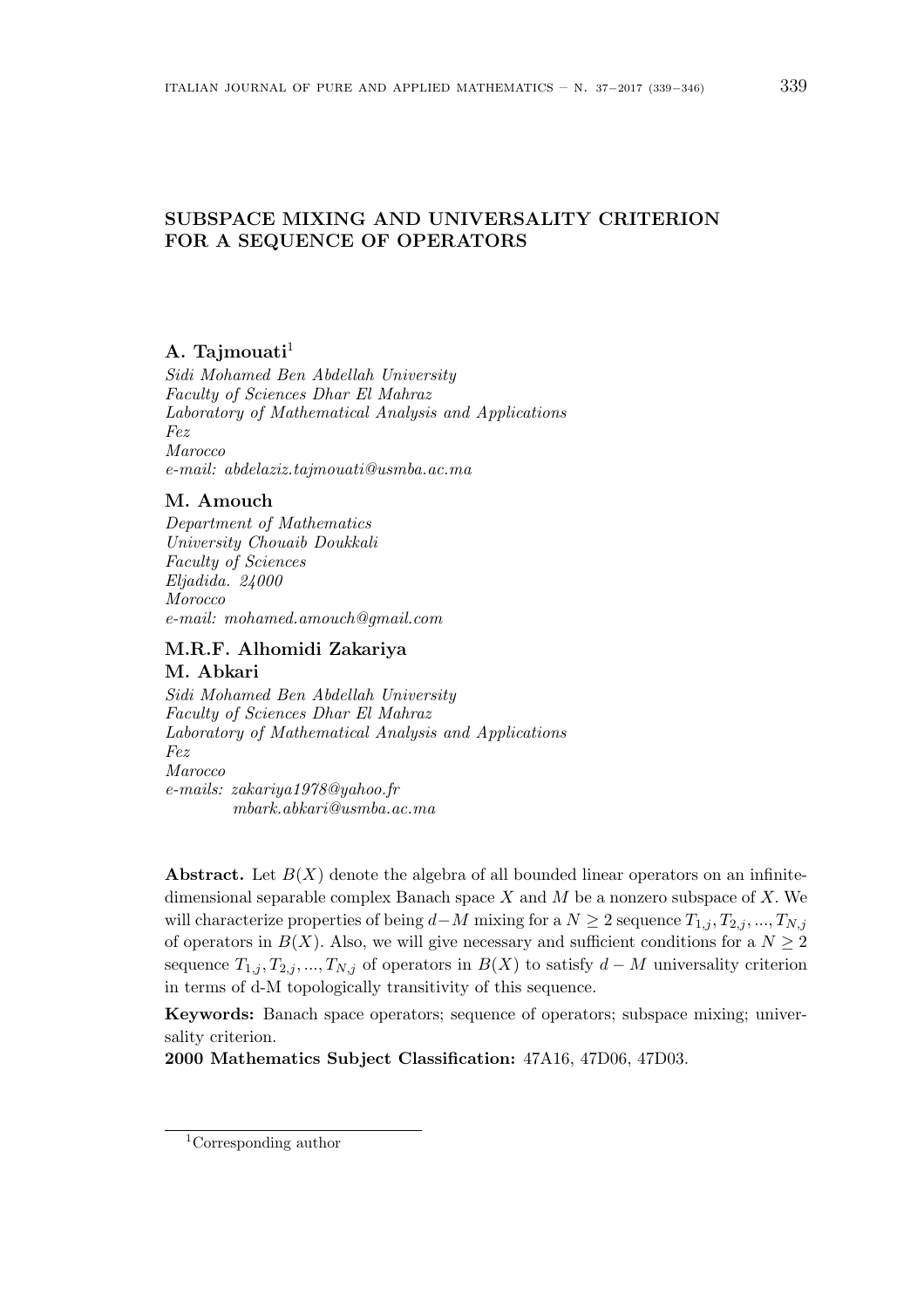#### **1. Introduction**

Let  $B(X)$  denote the algebra of all bounded linear operators on a infinite-dimensional separable complex Banach space *X*.

For  $x \in X$ , the orbit of  $x$  under  $T$  is the set  $Orb(T, x) = \{T^n x : n \in \mathbb{N}\}.$ A vector *x* is called hypercyclic for *T* if *Orb*(*T, x*) is dense in *X* and the operator *T* is said to be hypercyclic if there is some vector  $x \in X$  which is hypercyclic. More general, a sequence  $(T_n)_{n>0}$  of operators in  $B(X)$  is called hypercyclic or universal if  ${T_n(x), n \ge 0}$  is dense in *X* for some  $x \in X$ , in this case *x* is called universal for the family  $(T_n)_{n>0}$ , see [9].

In 2007, L. Bernal-González in [3] and J.P. Bès and A. Peris in [4] introduced independently the definition of disjoint hypercyclic for tuple of linear operators. They introduced the concept of diagonally-universality for a tuple of sequences in  $B(X)$ . They also gave the definition of diagonally universal for a tuple of sequences in  $B(X)$ .

Recall that the family  $(T(t))_{t>0}$  of operators on X is called a strongly continuous semigroup( $C_0$ -semigroup) of operators if:

- 1.  $T(0) = I$ ;
- 2.  $T(s + t) = T(s)T(t)$  for all  $s, t \geq 0$ ;
- 3. lim *t↓*0  $T(t)x := x$  for every  $x \in X$ .

The linear operator *A* defined in

$$
D(A) = \{ x \in X : \lim_{t \downarrow 0} \frac{T(t)x - x}{t} \text{ exist } \}
$$

by

$$
Ax = \lim_{t \downarrow 0} \frac{T(t)x - x}{t} = \frac{d^+T(t)x}{dt} \mid_{t=0} \text{ for } x \in D(A)
$$

is the infinitesimal generator of the semigroup  $T(t)$  and  $D(A)$  is the domain of  $A$ , see[10]. A  $C_0$ - semigroup  $\tau = (T_t)_{t>0}$  of operators in  $B(X)$  is called hypercyclic if there exists a vector  $x \in X$  such that the orbit of  $\tau$ ,  $Orb(\tau, x) = \{T(t)x : t \geq 0\}$ is dense in *X*. In this case *x* is called the hypercyclic vector of  $\tau$  [9].

**Definition 1.1** Let  $(T_{1,j})_{j=1}^{\infty}, (T_{2,j})_{j=1}^{\infty}, ..., (T_{N,j})_{j=1}^{\infty}$  be an  $N \geq 2$  sequences in *B*(*X*) and let *M* be a nonzero subspace of *X.* We say that the *N* sequences of operators  $(T_{1,j})_{j=1}^{\infty}, (T_{2,j})_{j=1}^{\infty}, ..., (T_{N,j})_{j=1}^{\infty}$  are disjoint or diagonally subspace universal respect to  $M$  ( in short  $d$ *−* $M$  universal), if there exists a vector  $(x, x, ..., x)$ in the diagonal of  $X^N$ , such that  $\{(T_{1,j}x, T_{2,j}x, ..., T_{N,j}x, ), j \in \mathbb{N}\}\cap M^N$  is dense in  $M^N$ . We call  $x$  a  $d - M$  universal vector. We denote by

$$
dU((T_{1,j})_{j=1}^{\infty}, (T_{2,j})_{j=1}^{\infty}, ..., (T_{N,j})_{j=1}^{\infty}, M)
$$

the set of all *d*−*M* universal vectors of the sequences  $(T_{1,j})_{j=1}^{\infty}, (T_{2,j})_{j=1}^{\infty}, ..., (T_{N,j})_{j=1}^{\infty}$ .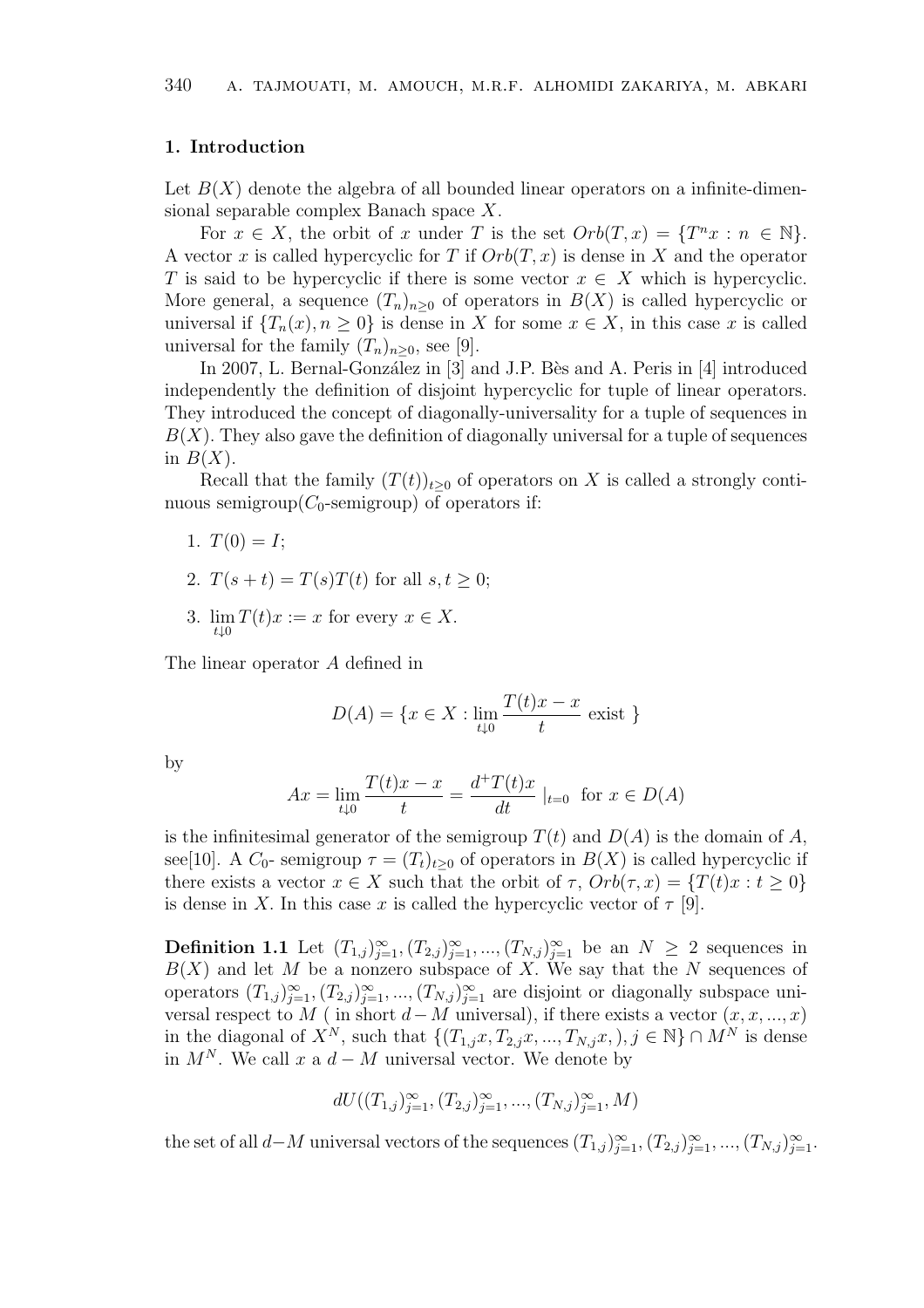**Definition 1.2** Let  $(T_{1,j})_{j=1}^{\infty}, (T_{2,j})_{j=1}^{\infty}, ..., (T_{N,j})_{j=1}^{\infty}$  be a  $N \geq 2$  sequences in  $B(X)$ and let *M* be a nonzero subspace of *X*. We say that the *N* sequences of operators  $(T_{1,j})_{j=1}^{\infty}, (T_{2,j})_{j=1}^{\infty}, ..., (T_{N,j})_{j=1}^{\infty}$  are d-M topologically transitive if for any non-empty open  $V_0$ ,  $V_1$ , ...... $V_N$  in  $M$  there exists  $j \geq 0$  so that

$$
V_0 \cap T_{1,j}^{-1}(V_1) \cap T_{2,j}^{-1}(V_2) \cap \dots \cap T_{N,j}^{-1}(V_N)
$$

contains a non-empty open set of *M.*

Let *M* a nonzero subspace of *X*. The notion diagonally subspace universal respect to *M* ( in short *d−M* universal) and the notion of d-M topologically transitive for the sequence  $(T_{1,t})_{t\geq0}$ ,  $(T_{2,t})_{t\geq0}$ , ...,  $(T_{N,t})_{t\geq0}$ ,  $(N \geq 2)$  of a  $C_0$ -semigroups of operators on *X* is studied in [11]. We proved that, if  $(T_{1,t})_{t\geq0}, (T_{2,t})_{t\geq0}, ..., (T_{N,t})_{t\geq0}$ is a sequence of  $C_0$ -semigroup with generators  $A_1, A_2, ..., A_N$  and if there exists  $t_0 > 0$  such that  $T_{1,t_0}, T_{2,t_0}, \ldots, T_{N,t_0}$  are surjective and d-universal, then

$$
(T_{1,t})_{t\geq 0}
$$
,  $(T_{2,t})_{t\geq 0}$ , ...,  $(T_{N,t})_{t\geq 0}$  are  $d - D(A_j)$  universal for all  $j = 1, 2, ..., N$ .

Also, we give necessary and sufficient condition for which a sequence

$$
(T_{1,t})_{t\geq0}
$$
,  $(T_{2,t})_{t\geq0}$ , ...,  $(T_{N,t})_{t\geq0}$  with  $(N \geq 2)$ 

of  $C_0$ -semigroup to be d-M topologically transitive.

**Definition 1.3** We say that the *N* $\geq$ 2 sequences of operators  $(T_{1,j})$ ,  $(T_{2,j})$ ,...,  $(T_{N,j})$ are *d − M* mixing respect to nonempty subset *M* of *X* if for any non-empty open subsets  $V_0, V_1, ..., V_N$  in *M*, there exists  $n \geq 0$  such that

$$
V_0 \cap T_{1,m}^{-1}(V_1) \cap T_{2,m}^{-1}(V_2) \cap \dots \cap T_{N,m}^{-1}(V_N)
$$

contains a non-empty open set of *M* for each  $m \geq n$ .

**Definition 1.4** Let *M* be a nonzero subspace of *X* and  $(T_{1,j})_{j\geq0}, (T_{2,j})_{j\geq0}, ...,$  $(T_{N,j})_{j\geq0}, N \geq 2$  sequences of operator in  $B(X)$ . We say that the sequences  $(T_{1,j})_{j\geq0}, (T_{2,j})_{j\geq0}, ..., (T_{N,j})_{j\geq0}$  satisfy the *d−M* universality criterion with respect to some  $(n_k)$ , if there exist dense subsets  $M_0, M_1, ..., M_N$  of M, a strictly increasing sequence of positive integers  $(n_k)$ , and mapping  $S_{l,k}: M_l \to M$ ,  $(1 \leq l \leq N, k \in \mathbb{N})$ such that for each  $1 \leq l \leq N$  we have:

- 1.  $T_{l,n_k} \rightarrow_{k \rightarrow \infty} 0$  pointwise on  $M_0$ ;
- 2.  $S_{l,k} \to 0$  pointwise on  $M_l$ ;
- 3.  $(T_{l,n_k}S_{i,k}y_i \delta_{i,l}y_i) \rightarrow k \rightarrow \infty$  0 pointwise on  $M_l$ ;
- 4.  $T_{l,n_k}(M) \subset M \ (1 \leq l \leq N)$ .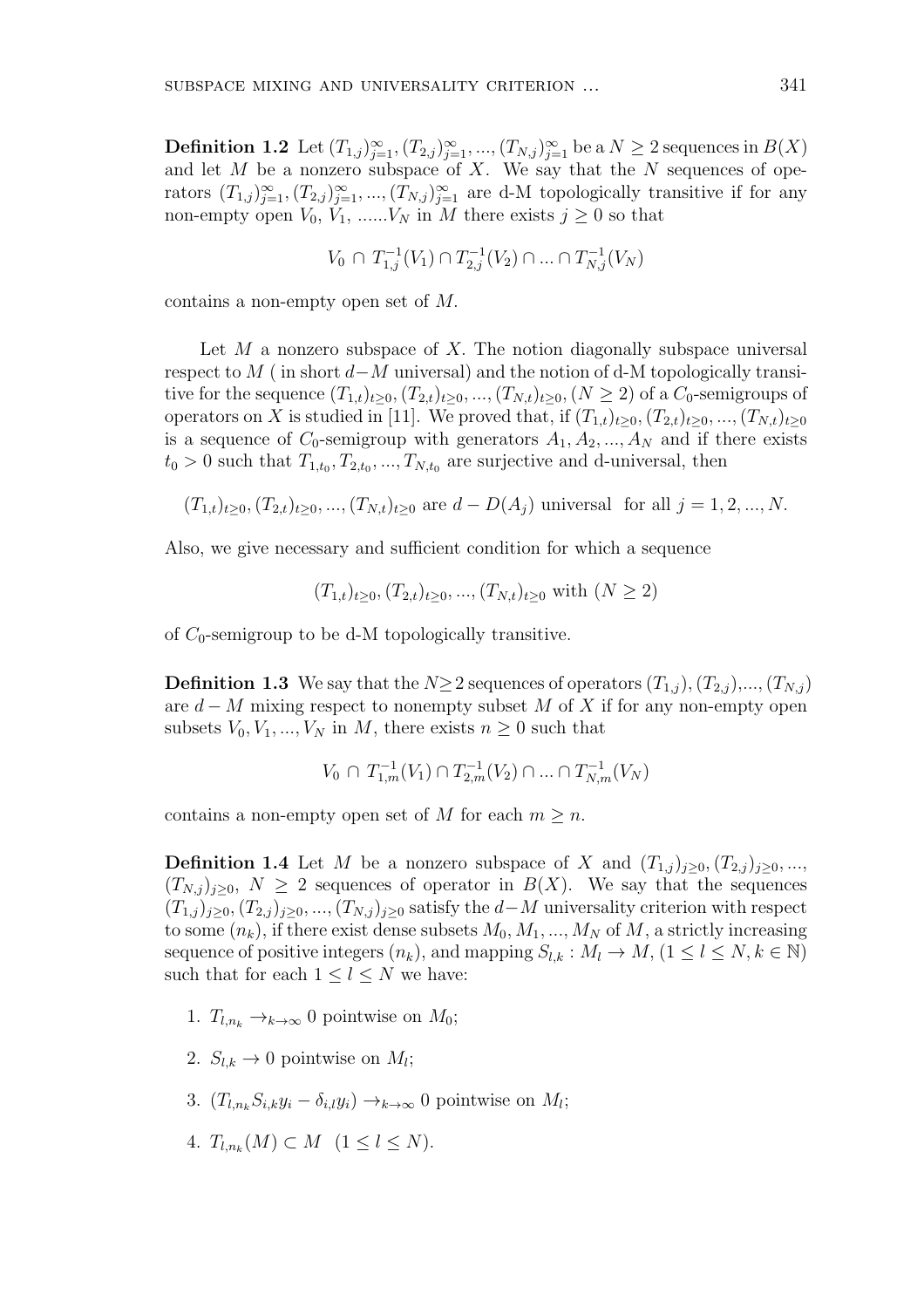Let Let *M* be a nonzero subspace of *X*. In this work, we will characterize properties of being  $d - M$  mixing for a  $N \geq 2$  sequence  $T_{1,i}, T_{2,i}, ..., T_{N,i}$  of operators in  $B(X)$ . Also, we will give necessary and sufficient conditions for a  $N \geq 2$ sequence  $T_{1,j}, T_{2,j}, ..., T_{N,j}$  of operators in  $B(X)$  to satisfies  $d - M$  universality criterion in terms of d-M topologically transitivity of this sequence.

#### **2. Main results**

We begin with the following result.

**Theorem 2.1** *Let*  $T_{1,j}, T_{2,j},..., T_{N,j}, N \geq 2$  *sequences of operators in*  $B(X)$  *and M a non-empty subspace of X. The following statement are equivalent:*

- *1.*  $(T_{1,i})$ ,  $(T_{2,i})$ , ...,  $(T_{N,i})$  are d-subspace mixing.
- 2. For any nonempty open subsets  $V_0, V_1, ..., V_N$  in  $M$ , there exists  $n \in \mathbb{N} \setminus \{0\}$ *such that*  $V_0 \cap \bigcap_{i=1}^N T_{i,j}^{-1}(V_i)$  *is a relatively nonempty open subset of*  $\overline{M}$  *for all*  $j \geq n$ .
- *3. For any nonempty open subsets*  $V_0, V_1, ..., V_N$  *in*  $M$ *, there exists*  $n \in \mathbb{N} \setminus \{0\}$ such that  $V_0 \cap \bigcap_{i=1}^N T_{i,j}^{-1}(V_i) \neq \emptyset$  and  $T_{i,j}(M) \subset M$ , for all  $j \geq n$ .

**Proof.**  $(2) \Rightarrow (1)$  is clear.

 $(3) \Rightarrow (2)$  Suppose that  $V_0, V_1, ..., V_N$  are  $N \geq 2$  nonempty open subset of M, hence by (3) we conclude that there exists  $n \in \mathbb{N} \setminus \{0\}$  such that  $V_0 \cap \bigcap_{i=1}^N T_{i,j}^{-1}(V_i) \neq \emptyset$ and  $T_{i,j}(M) \subset M$ . Since the restricted operator  $T_{i,j|M}$  is continuous, then  $T_{i,j}^{-1}(V_i)$ is open *∀*  $j \ge n$  ,  $i = 1, 2, ..., N$ . Hence  $V_0 \cap \bigcap_{i=1}^N T_{i,j}^{-1}(V_i)$  is a relatively open nonempty subset.

(1)  $\Rightarrow$  (3) Assume that there exist *n* ≥ 0such that  $V_0 \cap \bigcap_{i=1}^N T_{i,j}^{-1}(V_i)$  contains a nonempty opens subset of *M*, then there exists  $W \neq \emptyset$  an open subset of *M* such that  $W \subset V_0 \cap \bigcap_{i=1}^N T_{i,j}^{-1}(V_i)$ , hence  $W \subset V_0$  and  $W \subset \bigcap_{i=1}^N T_{i,j}^{-1}(V_i)$  this implies that  $Ti, j(W) \subset V_i \quad \forall j \geq n, \quad i = 1, 2, ..., N.$  Let  $x \in M$  and  $x_0 \in W$ , then there exists *r* small enough such that  $x_0+r x \in W$ , hence  $T_{i,j}(x_0+r x) \in T_{i,j}(W) \subset V_i \subset M$ ,  $\forall i = 1, 2, ..., N; \forall j \geq n, T_{i,j}x := \frac{1}{r}T_{i,j}(x_0 + rx) - T_{i,j}(x_0) \in M$ , therefore

$$
T_{i,j}(x_M) \subset M
$$
 for all  $j \ge n, i = 1, 2, ..., N$ .

The following lemma will be used in the sequel.

**Lemma 2.1** *Let M be a nonzero subspace of X and*  $(T_{1,j})_{j\geq0}$ ,  $(T_{2,j})_{j\geq0}$ ,..., $(T_{N,j})_{j\geq0}$ *a N ≥* 2 *sequences satisfying the d − M universal criterion with respect to some*  $(n_k)$ , then  $(T_{1,n_k})$ ,  $(T_{2,n_k})$ , ...,  $(T_{N,n_k})$  are  $d-M$  *mixing. In particular,* 

$$
(T_{1,j})_{j\geq 0}, (T_{2,j})_{j\geq 0}, ..., (T_{N,j})_{j\geq 0}
$$
 are  $d-M$  universal.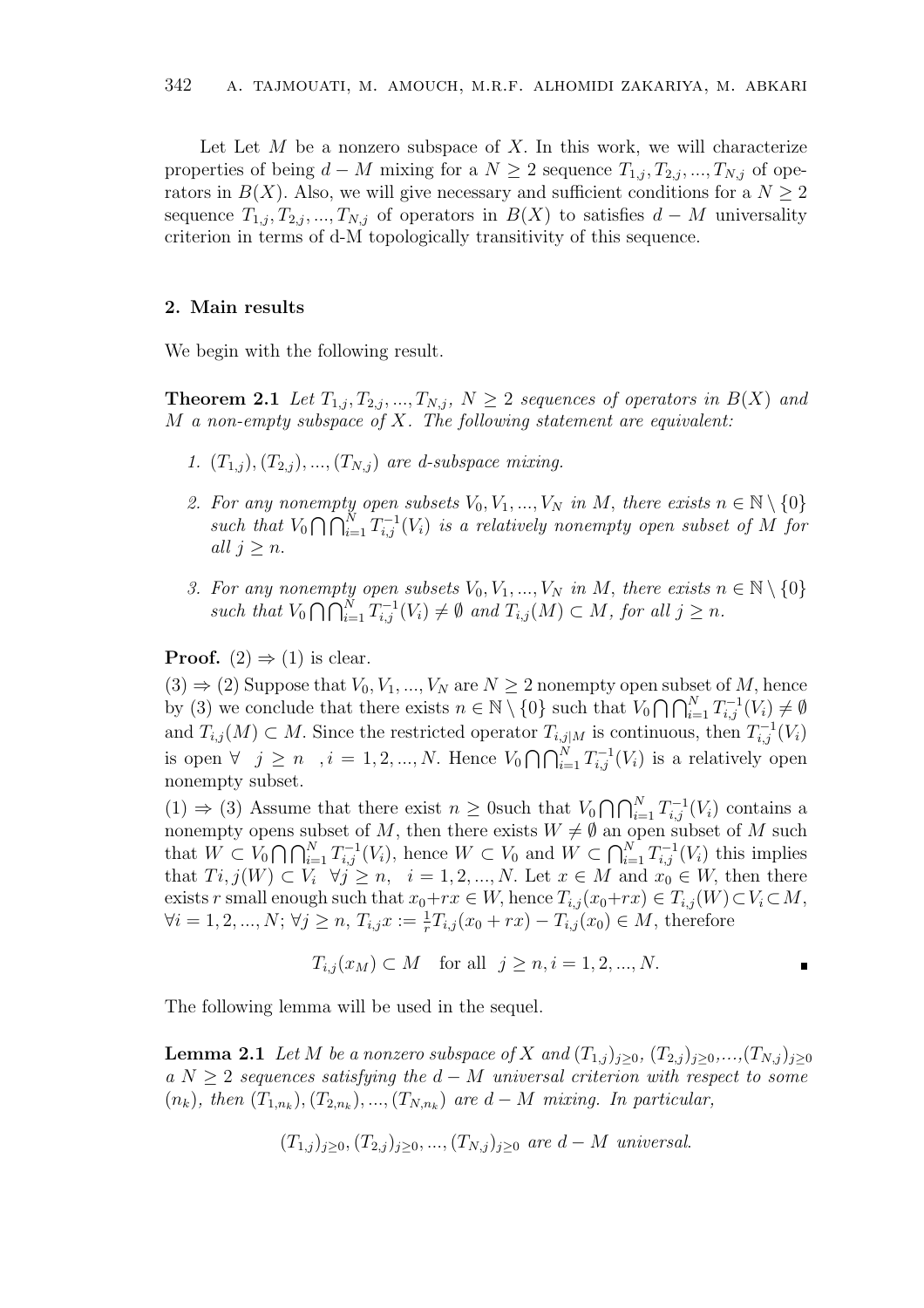**Proof.** Let  $V_0, V_1, ..., V_N$  be nonempty open subsets of *M*, let  $y_l \in V_l \cap M_l$  and  $\varepsilon \geq 0$ , so that

$$
B(y_l, (N+1)\varepsilon) \subset V_l, \quad (0 \le l \le N).
$$

Since  $(T_{1,j})_{j\geq0}$ ,  $(T_{2,j})_{j\geq0}$ , ...,  $(T_{N,j})_{j\geq0}$  is a  $N\geq2$  sequences satisfying the  $d-M$ universal criterion with respect to some  $(n_k)$ , then by Definition 1.4, there exists  $n_0 \in \mathbb{N}$  so that  $T_{l,n_k}y_0, S_{l,k}y_l$  and  $(T_{l,n_k}y_0S_{i,k}y_i - \delta_{i,l}y_i)$  belong to  $B(0,\varepsilon)$  for  $k \geq k_0$ and  $1 \leq i \leq N$ . For each  $k \geq k_0$ , set  $z_k = y_0 + \sum_{i=1}^N S_{i,k} y_i$ , we have  $S_{i,k} y_i \in B(0, \varepsilon)$ , this implies that  $\sum_{i=1}^{N} S_{i,k} y_i \in B(0, N\varepsilon)$ , hence  $z_k \in B(y_0, \varepsilon) \subset B(y_0, (N+1)\varepsilon) \subset V_0$ and  $T_{l,n_k}z_k = T_{l,n_k}y_0 + \sum_{i=1}^{N}T_{l,n_k}S_{i,k}y_i$ . Since  $(T_{l,n_k}S_{i,k}y_i - \delta_{i,l}y_i) \in B(0,\varepsilon)$ , then there exists  $r \in B(0, \varepsilon)$  such that  $\sum_{i=1}^{N} T_{l,n_k} \delta_{i,k} y_i = \sum_{i=1}^{N} (r + \delta i, ly_i = \sum_{i=1}^{N} r + y_i$ , hence

$$
T_{l,n_k} z_k = T_{l,n_k} y_0 + \sum_{i=1}^{N} r + y_i.
$$

We have  $T_{l,n_k}y_0 \in B(0,\varepsilon)$  and  $r \in B(0,\varepsilon)$ , then  $T_{l,n_k}z_k \in B(y_l,(N+1)\varepsilon) \subset V_l$ , this implies implies that  $z_k \in T_{l,n_k}^{-1}(V_l)$  for each  $1 \leq l \leq N$ , so

$$
V_0 \cap T_{1,n_k}^{-1}(V_1) \cap T_{2,n_k}^{-1}(V_2) \cap \dots \cap T_{N,n_k}^{-1}(V_N) \neq \emptyset \text{ for } k \geq k_0.
$$

In the following theorem, we will give necessary and sufficient conditions for a  $N \geq 2$  sequence  $T_{1,j}, T_{2,j}, ..., T_{N,j}$  of operators in  $B(X)$  to satisfy *d*−*M* universality criterion in terms of d-M topologically transitivity of this sequence. Note that that the proof of the following theorem is inspired by Bès and Peris  $[4,$  Theorem 2. 7].

**Theorem 2.2** *Let M be a nonzero subspace of X, and*  $(T_{1,j})_{j\geq0}, (T_{2,j})_{j\geq0}, ...,$  $(T_{N,j})_{j\geq0}$ ,  $N\geq2$ , sequences of operator in  $B(X)$ . The following are equivalent :

- *1.*  $(T_{1,j})_{j\geq0}, (T_{2,j})_{j\geq0}, ..., (T_{N,j})_{j\geq0}$  satisfy the *d* − *M universality criterion.*
- *2. There exists a strictly increasing sequence of positive integers* (*nk*) *such that for each subsequence*  $(n_{k_j})$  *of*  $(n_k)$ *, there exists a dense set of vectors*  $z \in X$ *for which*  $\{(T_{1,n_{k_j}}z, T_{2,n_{k_j}}z, ..., T_{N,n_{k_j}}z), j \in \mathbb{N}\} \cap M^N$  *is dense in*  $M^N$
- *3. for each*  $r \in \mathbb{N}$ *,*

$$
T_{1,j} \bigoplus T_{1,j} \bigoplus ... \bigoplus T_{1,j}(r \ time),...,T_{N,j} \bigoplus T_{N,j} \bigoplus ... \bigoplus T_{N,j}(r \ time)
$$

*are d-M topologically transitive.*

**Proof.** (1) ⇒ (2) Suppose that the sequences  $(T_{1,j})_{j\geq0}, (T_{2,j})_{j\geq0}, ..., (T_{N,j})_{j\geq0}$ *N* ≥ 2 satisfy the *d* − *M* universality criterion, then there exists a increasing sequence of positive integers  $(n_k)$  which satisfies conditions of Definition 1.4. If  $(n_{k_j})$  is any subsequence of  $(n_k)$ , then  $(T_{1,j})_{j\geq 0}, (T_{2,j})_{j\geq 0}, ..., (T_{N,j})_{j\geq 0}$  satisfies the  $d - M$  universality criterion with respect to it. Hence by lemma 2.1,  $T_{1,n_{k_j}}, T_{2,n_{k_j}},...,T_{N,n_{k_j}},$  are  $d-M$  mixing, so  $T_{1,n_{k_j}}, T_{2,n_{k_j}},...,T_{N,n_{k_j}},$  are  $d-M$  topologically transitive. Thus,  $\{(T_{1,n_{k_j}}z, T_{2,n_{k_j}}z, ..., T_{N,n_{k_j}}z), j \in \mathbb{N}\}\bigcap M^N$  is dense in  $M^N$ .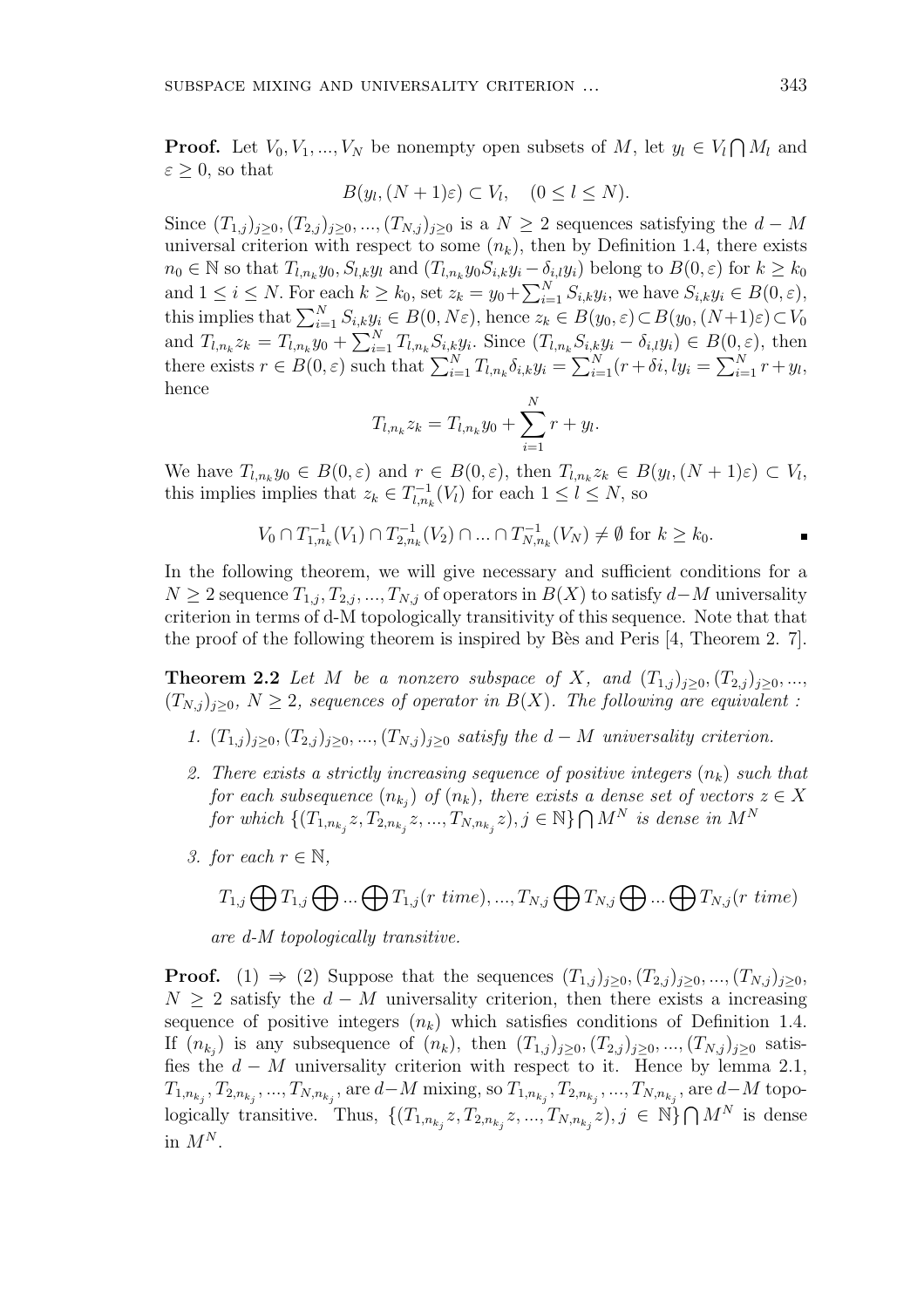$(2) \Rightarrow (3)$  Suppose that there exists a strictly increasing sequence of positive integers  $(n_k)$  such that, for any subsequence  $(n_{k_j})$  of  $(n_k)$ , there exists a dense set of vectors z for which  $\{(T_{1,n_{k_j}}z, T_{2,n_{k_j}}z, ..., T_{N,n_{k_j}}z), j \in \mathbb{N}\} \cap M^N$  is dense in  $M^N$ . Let  $r \in \mathbb{N}$  be fixed and for each  $l = 0, 1, ..., N$  and  $k = 1, 2, ..., r$ , let  $V_{l,k} \subset M$  be open and nonempty, we have to show that there exist  $m \in \mathbb{N}$  so that:

$$
\emptyset \neq V_{0,k} \bigcap_{l=1}^{N} T_{l,m}^{-1}(V_{l,k}) \quad (1 \leq k \leq r).
$$

Let  $(n_{1,k})$  be a subsequence of  $(n_k)$ , since  $dU(T_{1,n_{1,k}}, T_{2,n_{1,k}}, ..., T_{N,n_{1,k}}, M) \bigcap M^N$ is dense in  $M^N$ . Then

$$
\emptyset \neq V_{0,1} \bigcap_{l=1}^{N} T_{l,n_{1,k}}^{-1}(V_{l,1}) \quad (k \in \mathbb{N}).
$$

Next, since  $dU(T_{1,n_{1,k}}, T_{2,n_{1,k}}, ..., T_{N,n_{1,k}}, M) \bigcap M^N$  is dense in  $M^N$ , then there exist a subsequence  $(n_{2,k})$  of  $(n_{1,k})$  so that  $\emptyset \neq V_{0,2} \bigcap_{l=1}^{N} T_{l,n_2,k}^{-1}(V_{l,2})$ . By the same way and after *r* steps, we obtain a chain of subsequences  $(n_{r,k}) \subset \ldots \subset (n_{1,k}) \subset (n_k)$ , so that

$$
\emptyset \neq V_{0,j} \bigcap_{l=1}^N T_{l,n_{r,k}}^{-1}(V_{l,j}) \qquad (1 \leq j \leq r) \text{ for all } k \in \mathbb{N},
$$

hence we can pick  $m := n_{r,1}$ .

 $(3) \Rightarrow (1)$ : Suppose that  $(T_{1,j})$ ,  $(T_{2,j})$ , ...,  $(T_{N,j})$  satisfy: for each  $r \in \mathbb{N}$  and nonempty open  $V_{l,k}$   $(0 \leq l \leq N, 1 \leq k \leq r)$  of *M* there exists  $m \in \mathbb{N}$  arbitrarily large with

$$
V_{0,k} \bigcap_{l=1}^{N} T_{l,m}^{-1}(V_{l,k}) \neq \emptyset \quad (1 \le k \le r). \tag{*}
$$

Let  $(A_{0,n})_{n\geq 0}$  be a basis for the topology of *M* and  $\{(A_{1,n}), (A_{2,n}), ..., (A_{N,n})\}$  be a basis of nonempty set for the product topology of  $M^N$ . For each  $n \in \mathbb{N}$  and  $l = 0, 1, 2, ..., N$ , let  $A_{l,n,0} := A_{l,n}$  and  $W_n = B(0, \frac{1}{n})$  $\frac{1}{n}$ .

### **First step:**

Denote by *D*(*A*) the diameter of nonempty set *A*. Let *A*<sub>*l*</sub>,<sub>1</sub>,<sub>1</sub> ⊂ *A*<sub>*l*,1</sub>,<sup>0</sup> (1 ≤ *l* ≤ *N*) open set such that  $D(A_{l,1,1}) < \frac{1}{2}D(A_{l,1,0})$ , hence  $\overline{A_{l,1,1}} \subset A_{l,1,0}$  by (\*), there exists  $n_1 > 1$  so that

$$
\begin{cases} \emptyset \neq A_{0,1,0} \bigcap_{l=1}^{N} T_{l,n_1}^{-1}(W_l); \\ \emptyset \neq W_1 \bigcap T_{l,n_1}^{-1}(A_{l,1,1}) \bigcap \bigcap_{s \neq l} T_{s,n_1}^{-1}(W_l), \quad (1 \leq l \leq N). \end{cases} (*)
$$

Next, get  $A_{0,1,1}$  nonempty open subset of  $A_{0,1,0}$  such that  $D(A_{0,1,1}) < \frac{1}{2}D(A_{0,1,0}),$ then  $A_{0,1,1} \subset A_{0,1,0}$ , this implies that  $T_{l,n_1}(A_{0,1,1}) \subset W_1$  (1  $\leq l \leq N$ ) also by  $(**)$ , we pick  $W_{s,1,1}$  ∈  $W_1$  (1 ≤  $s$  ≤  $N$ ) so that for each 1 ≤  $l$  ≤  $N$  we have

$$
T_{l,n_1}W_{s,1,1} \in \begin{cases} A_{l,1,0}, & \text{if } s = l; \\ W_1, & \text{if } s \neq l. \end{cases}
$$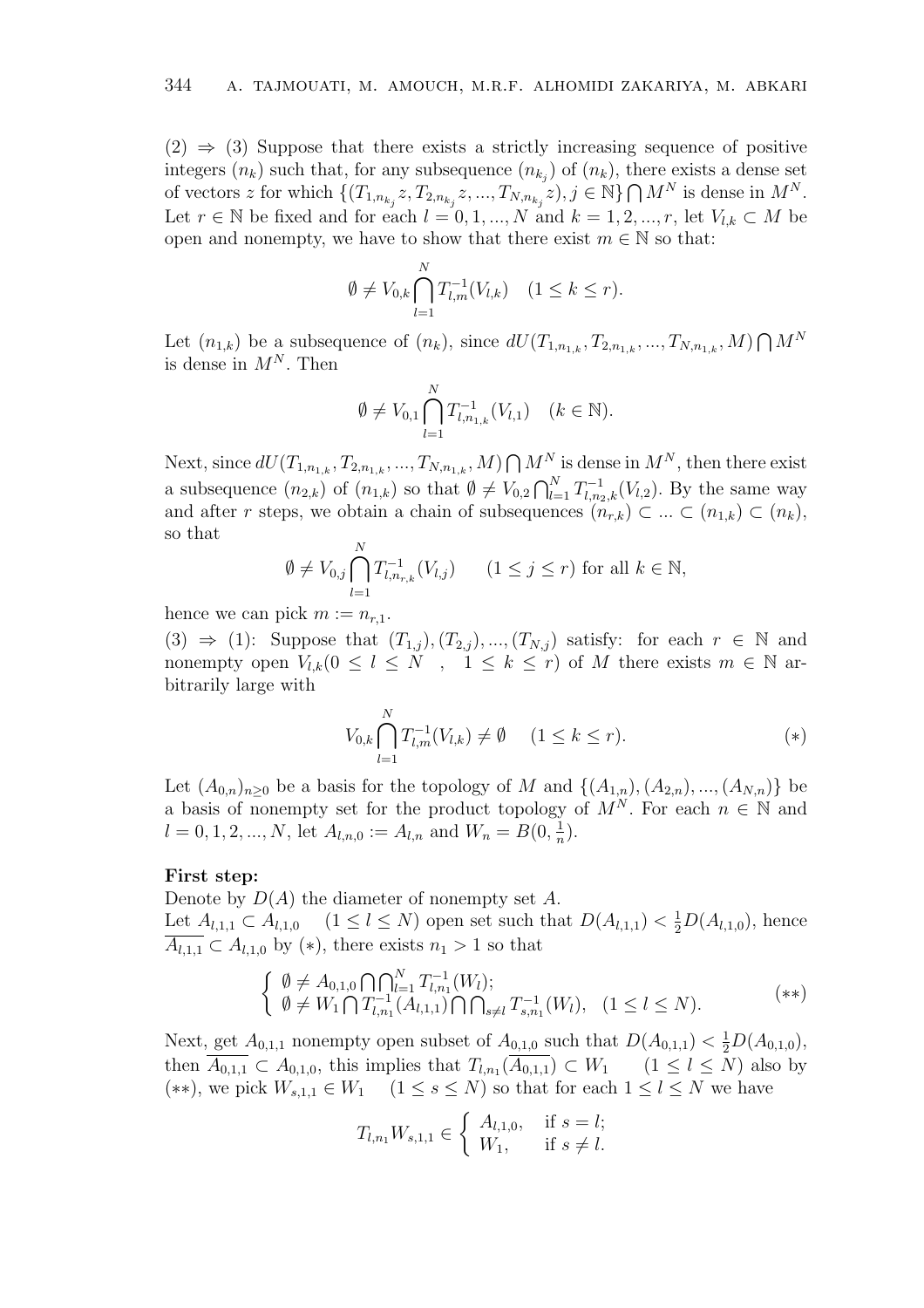#### **Second step:**

for  $k = 1, 2$  let  $A_{l,k,3-k}$  nonempty open subset of  $A_{l,k,2-k}$  such that

$$
D(A_{l,k,3-K}) < \frac{1}{3}D(A_{l,k,2-k}),
$$

so that  $\overline{A_{l,k,3-k}} \subset A_{l,k,3-k}$  and  $\overline{A_{l,2,1}} \cap \overline{A_{l,1,2}} = \emptyset$   $(1 \leq l \leq N)$ . By (\*) there exist  $n_2 > n_1$  such that

$$
\begin{cases} \emptyset \neq A_{0,k,2-k} \bigcap \bigcap_{l=1}^{N} T_{l,n_2}(W_2); \\ \emptyset \neq W_2 \bigcap T_{l,n_2}(A_{l,k,3-k}) \bigcap \bigcap_{s \neq l} T_{s,n_2}(W_2), \quad (1 \leq l \leq N) \quad (k = 1,2). \end{cases}
$$

Next, for  $k = 1, 2$  and  $l = 1, 2, ..., N$ , we get  $W_{l,k,3-k} \in W_2$  and nonempty open subset  $A_{0,k,3-k}$  of  $A_{0,k,2-k}$  such that

$$
D(A_{0,k,3-K}) < \frac{1}{3} D(A_{0,k,2-k}), \, T_{l,n_2}(\overline{A_{0,k,3-k}}) \subset W_2
$$

and for:  $1 \leq s \leq N$ ,

$$
T_{l,n_2}W_{s,k,3-k} \in \begin{cases} A_{l,k,3-k} & if s = l \\ W_2; & if s \neq l. \end{cases}
$$

If we continue this process inductively by (*∗*), on each step, we obtain an increasing sequence of positives integer  $1 \lt n_1 \lt n_2 \lt \ldots$  and for each  $l \in \{1, 2, ..., N\}$ and each  $i \in \mathbb{N}$  the nonempty open sets  $A_{l,k,i+1-k}$  (1  $\leq k \leq i$ ) such that  $D(A_{l,k,i+1-k}) < \frac{1}{i+1}D(A_{l,k,i-k})$  and  $W_{l,k,i+1-k} \in W_i$  satisfy

- 1.  $\overline{A_{l,k,i+1-k}}$  ⊂  $A_{l,k,i-k}$  ⊂  $A_{l,k}$ .
- 2. Each collection  $\{\overline{A_{l,k,i+1-k}}: 1 \leq k \leq i\}$  is pairwise disjoint.
- 3. *T*<sub>*l*,*n*<sub>*i*</sub></sub>(*A*<sub>0</sub>,*k*,*i*+1−*k*) ⊂ *W*<sup>*i*</sup>.

4. For 
$$
1 \le s \le N
$$
,  $T_{l,n_i} W_{s,k,i+1-k} \in \begin{cases} A_{l,k,i+1-k}, & \text{if } s = l; \\ W_i, & \text{if } s \ne l. \end{cases}$ 

For each fixed  $l$ ,  $(0 \leq l \leq N)$  and  $m \in \mathbb{N}$  there exists a unique  $a_{l,m} \in M$  so that  ${a_{l,m}} = \bigcap_{j=m+1}^{\infty} \overline{A_{l,m,j-m}}$  note that  $a_{l,m} \neq a_{l,n}$  by (2) if  $n \neq m$ , and that  $M_l := \{a_{l,m} : m \in \mathbb{N}\}\$ is dense in *M*. Consider  $S_{l,m} : M_l \to M$  is defined by

$$
S_{l,m}a_{l,k} := \begin{cases} W_{l,k,m+1-k}, & \text{if } m \ge k, \\ 0, & \text{if } 1 \le m < k. \end{cases}
$$

From (4),  $S_{l,k} \to 0, k \to \infty$  point wise on  $M_l$  ( $1 \leq l \leq N$ ). Also, by (4) we have,

$$
T_{s,n_m} S_{l,m} a_{l,k} = T_{s,n_m} W_{l,k,m+1-k} \in \begin{cases} A_{l,k,m+1-k}, & \text{if } s = l, \\ W_m, & \text{if } s \neq l. \end{cases}
$$

Hence  $(T_{s,n_k}s_{l,k} - \delta_{s,l}IdM_l) \to 0, k \to \infty$  point wise on  $M_l(1 \leq l \leq N)$ . we have also  $T_{l,n_k} \to 0$ ,  $k \to \infty$  point wise on  $M_0$   $(1 \leq l \leq N)$ . It easy to see that